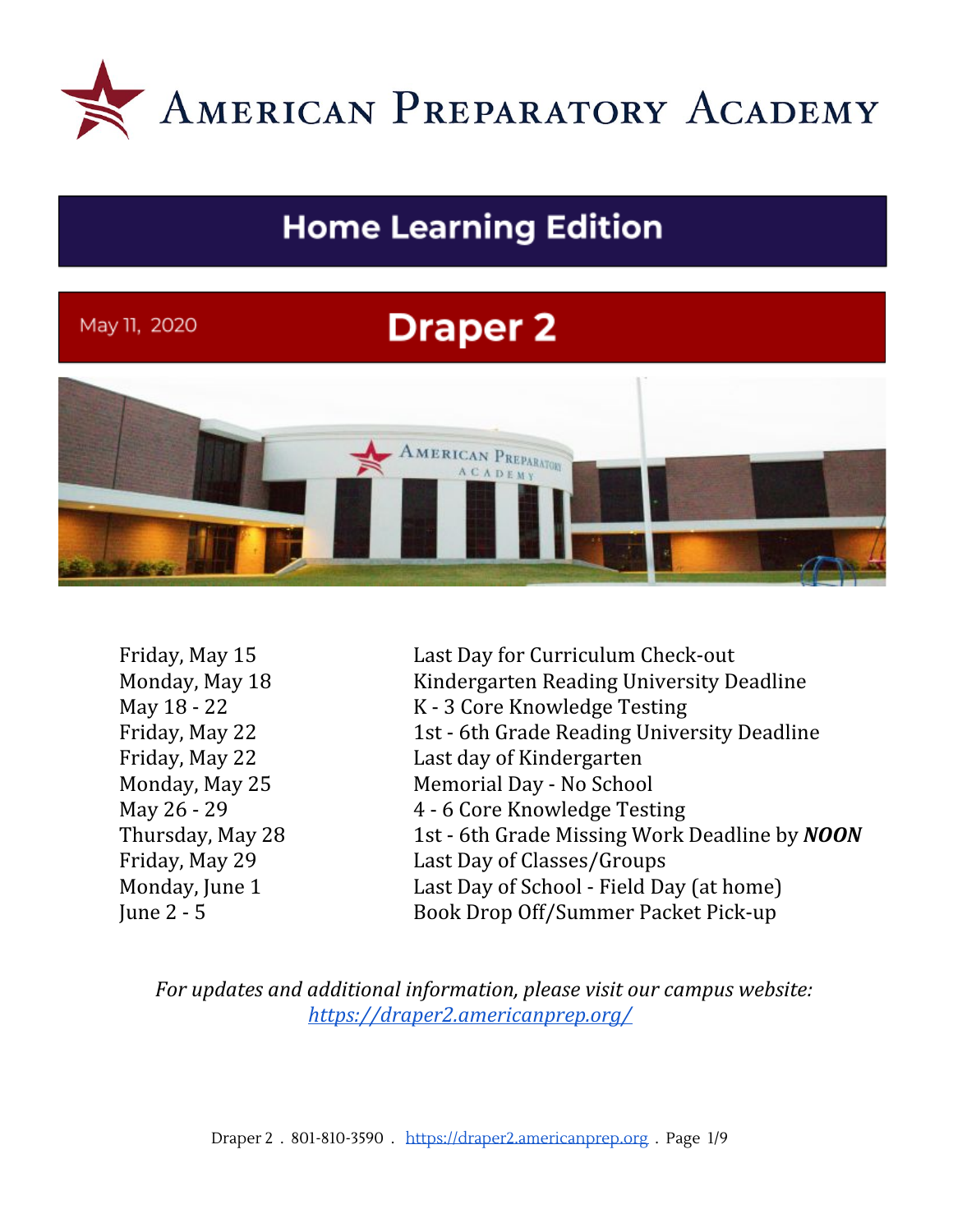

# **May Builders Theme**

# **I am a builder when I am utterly reliable.**

There are quite a few utterly reliable people in our community who we depend on for our health and well-being.

Could you imagine having a really bad sore throat, going to the doctor and the doctor or the nurse aren't in the office? Our doctors and nurses are utterly reliable, they are always there when we need them!!

How about our teachers? Even during this challenging time, they are still working to provide you virtual lessons and still communicating with you in their Google classrooms.

How about your student's coaches? What if they weren't utterly reliable? How could you learn all the rules of the various sports and activities and how to play correctly? Our coaches are utterly reliable, teaching and guiding us to know how to improve.

You parents are utterly reliable!! Right now most of you are working from home, while also helping your children's schoolwork and still taking care of family meals and your house. THANK YOU parents for being utterly reliable and helping your children learn and grow.

This week, think of all the many people in your life who are utterly reliable, take a minute and thank them for what they do for you. Use their example to guide you on what it takes to be utterly reliable.

Here is an amazing video from our Character Development team introducing this month's theme - <https://youtu.be/Ps6eE5PmXJA>

# **Upcoming Event Details**

## *Core Knowledge Testing*

- Grades K-3: May  $18 22$
- Grades 4-6: May 26 29

We have important end of the year testing coming up! Please help your students by making sure they get plenty of rest, are well fed, and have a water bottle handy and a piece of scratch paper during the Core Knowledge testing. There will be a test on a different subject each day; this will replace all homeroom assignments that week.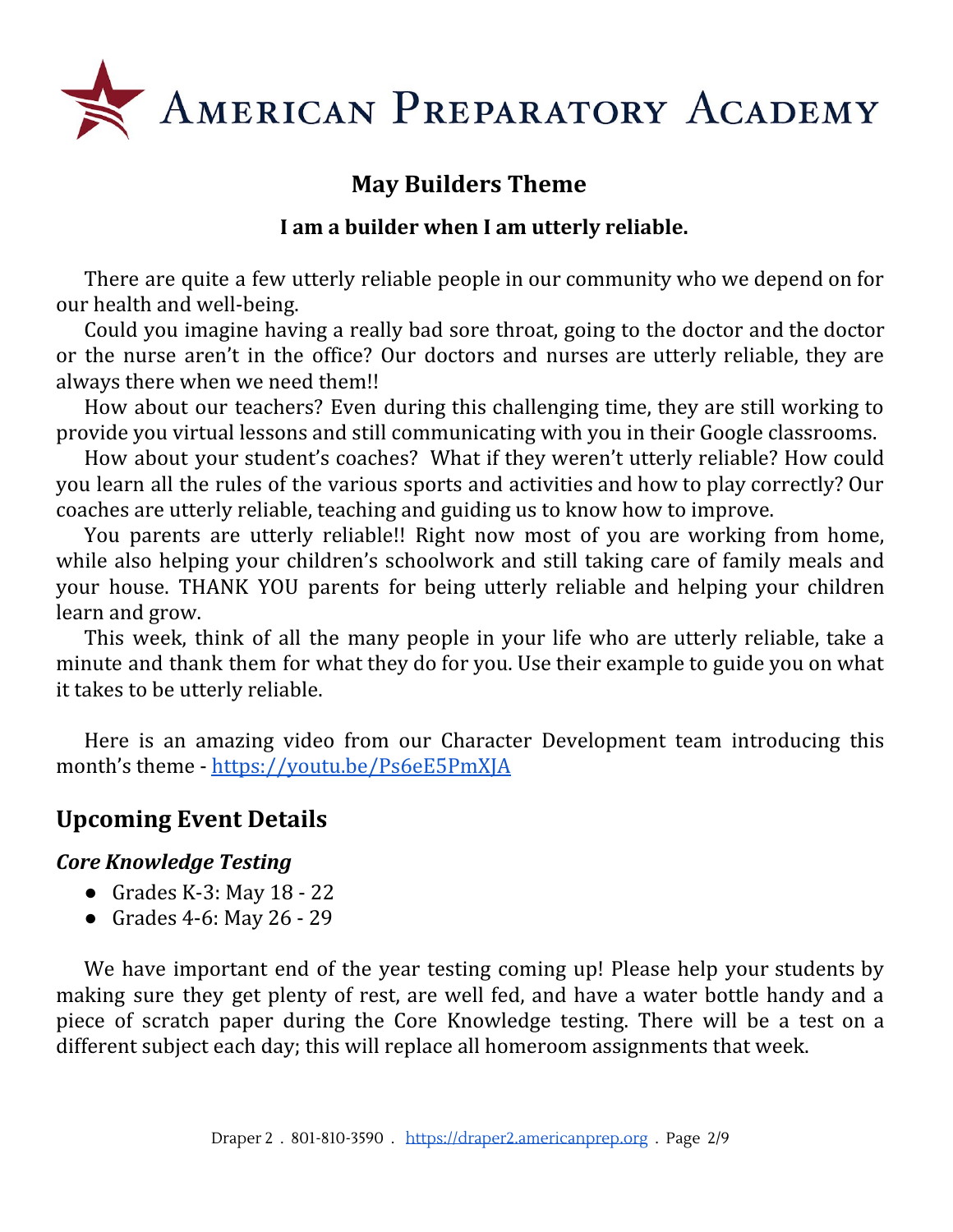

### *Missing Work Deadline - May 28th at 12:00 pm*

All missing work must be submitted by noon this day to be graded and receive credit. We have extended it as far as possible, so that your students can have every opportunity to make up any missing assignments.

#### *Last Day of Classes - May 29th*

We are required by the state to maintain our original calendar dates, and since we lost a lot of instruction time as we transitioned to Home Learning, we will continue instruction until May 29th. Grades 4-6 will have Core Knowledge Testing this week, which replaces all homeroom assignments. We appreciate all your hard work and dedication as parents! Many of our staff are parents, and we recognize the tremendous efforts you have made to support Home Learning.

#### *Field Day - June 1*

We are still required to make up the snow day we took in February, so we will be having a virtual Field Day on June 1. Check your students Google Classrooms for ideas and suggestions of activities you can do at home.

# **From the Academic Office**

#### *Home Learning Resources*

<https://draper2.americanprep.org/home-learning-resources/>

#### *New Videos*

[Mindful](https://youtu.be/zhwrXIPzCyQ) Minute for May - <https://youtu.be/zhwrXIPzCyQ> Do your students need a break? This video walks them through some breathing and stretching exercises.

#### *Summer Reading Books*

Here are the titles that each grade will be reading this summer:

#### **First going into Second Grade** *The Little Engine that Could* (Watty Piper) **Second going into Third Grade** *My Father's Dragon* (Ruth Stiles Gannett)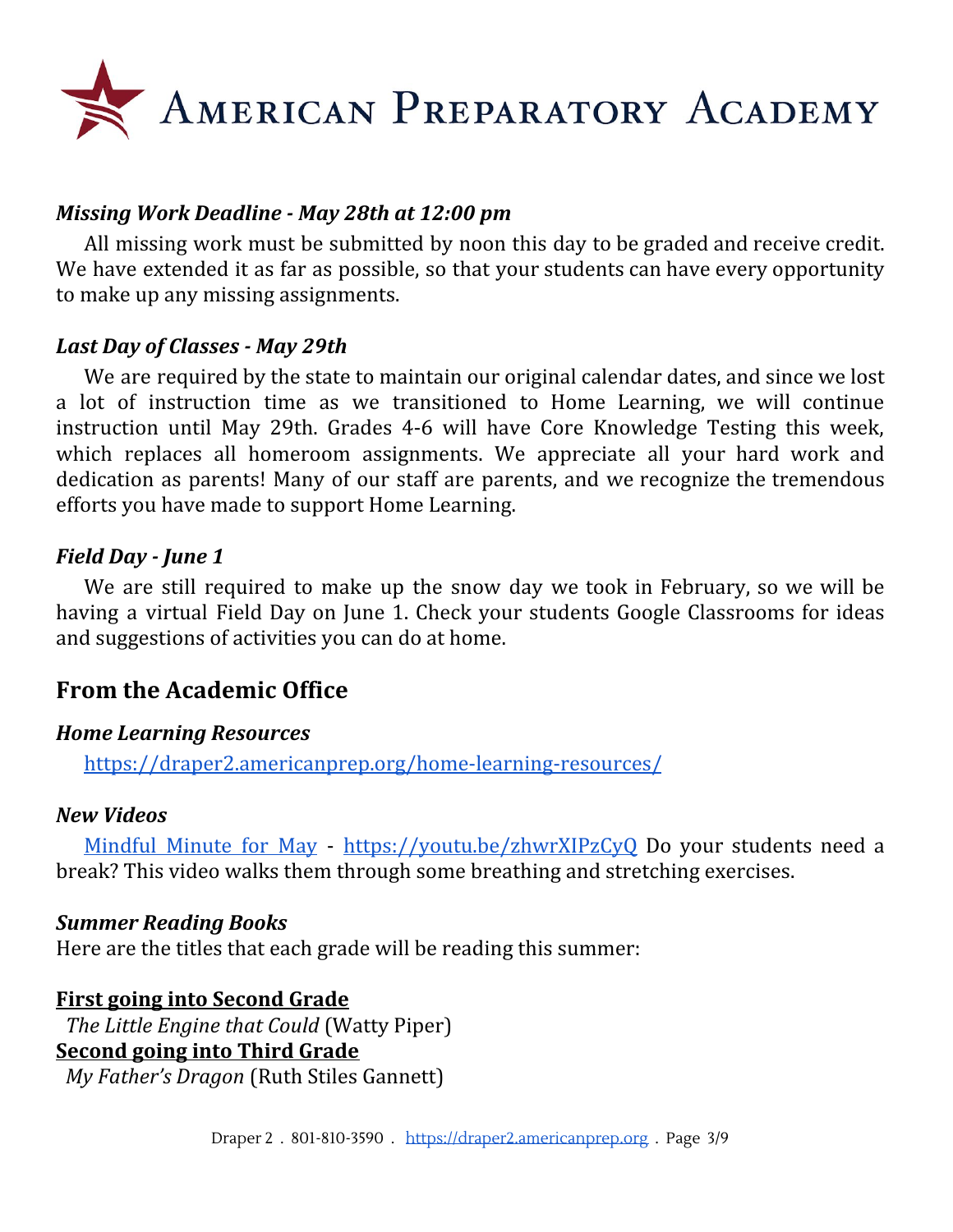

**Third going into Fourth Grade** *Robin Hood -* Core Knowledge Abridgement (J. Walker McSpadden) This book is available through the school **Fourth going into Fifth Grade** *Holes* (Louis Sachar) **Fifth going into Sixth Grade** *The Cay* (Theodore Taylor) **Sixth going into Seventh Grade** Choose one book from the list. *The Outsiders* (S.E. Hinton) *Percy Jackson (any book from series-Rick Riordan) The Hiding Place* (Corrie Ten Boom) *The Bronze Bow* (Elizabeth George Speare) *Hatchet* (Gary Paulsen) *Tuck Everlasting* (Natalie Babbit)

# *3rd Graders going into 4th grade - Summer Reading Assignment*

Every year we assign our students to read a book over the summer. The book assigned to outgoing third graders is Robin Hood. It is important that you purchase the correct edition of this book.

Publisher: Core Knowledge Foundation; Abridged edition (October 2000) ISBN-10: 189051716X ISBN-13: 978-1890517168

This edition is available from several sources:

- APEF (our school foundation) -
- Amazon <https://tinyurl.com/y7h9fdcn>
- Core Knowledge Website <https://www.coreknowledge.org/product/robin-hood/>
- Barnes & Noble <https://tinyurl.com/ya576wjh>

If you purchase the book from APEF, it will be provided with your Summer Stay Sharp Packet from June 2-6. *(Note: Previously, the assigned book was Robinson Crusoe, but this has been changed to Robin Hood.)*

## *From our IT Department*

You-Tube Videos Safety [Information](https://blog.americanprep.org/blog/it-corner?utm_source=hs_email&utm_medium=email&utm_content=87318977&_hsenc=p2ANqtz-8xW3pNBnoa8Aj6qFAz6QVErKFB2O11vzR9cSKid6qOoHO7tHrUcM_T8uh3t673JfkdAz5FlSg3f9aVPtDM68M4oedfMQ&_hsmi=87318977)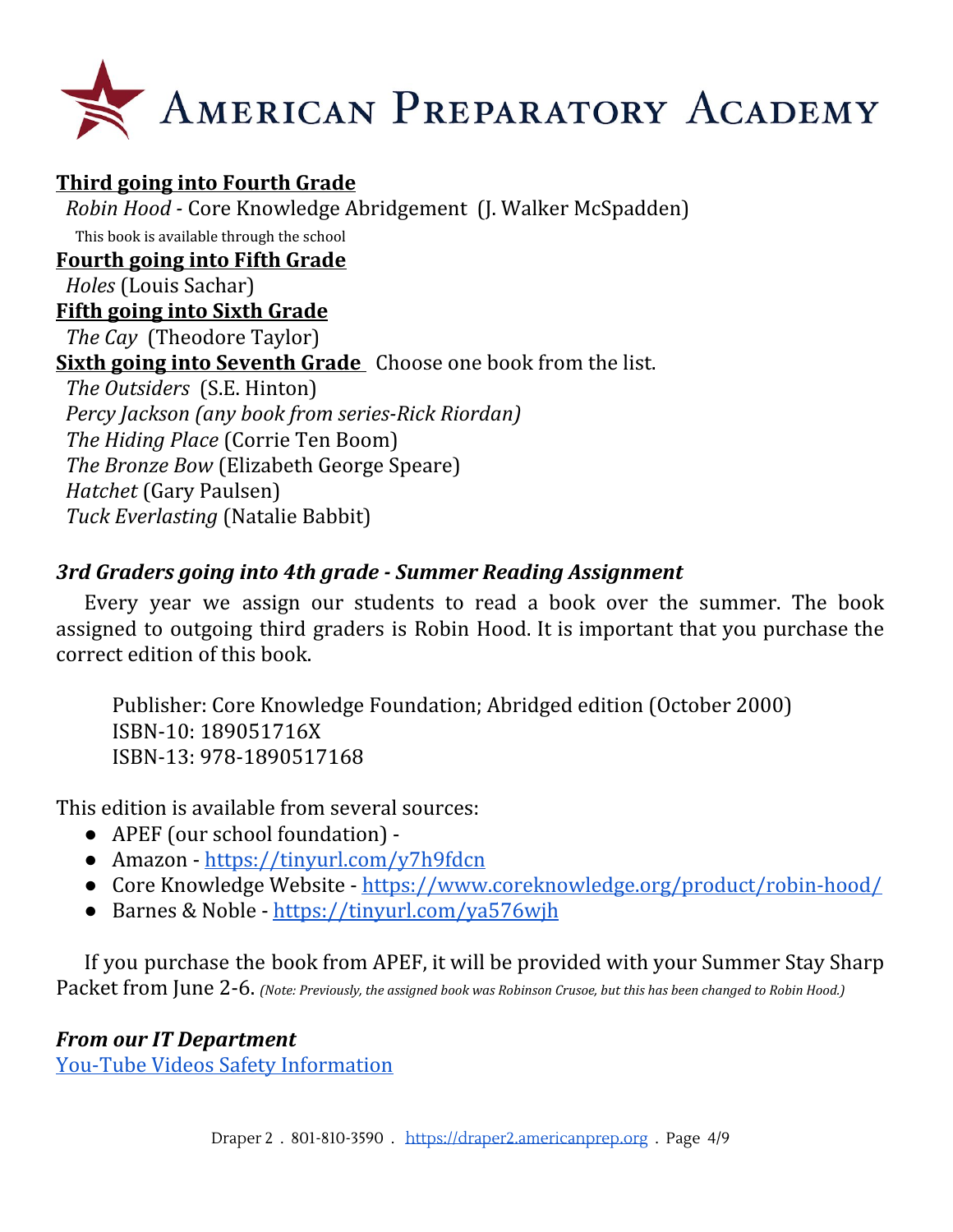

# **From the Administrative Office**

#### *Parent Advisory Committee Elections*

We are finishing tabulating the results of our election and will be announcing the winners in next week's newsletter.

#### *Parent Survey*

Every year we ask parents to give us feedback by completing a school survey. This provides us important information and helps us improve our school. Our goal is to have 100% participation, so we are offering two (2) homework passes to each student in your family if a parent completes the survey.

As you complete the survey, we ask that you respond based on your experience during the school year from August to March 15, only. We want feedback on the things we are going to improve from year-to-year: the classroom experience! In the coming weeks, we will send a short survey to evaluate our Home Learning program.

#### *Fun Run*

Our annual Fun Run has been canceled due to COVID-19 restrictions.

## *Teacher Thank Yous*

We have received requests from parents for teacher's addresses. In order to maintain their privacy, we ask that any thank you notes and correspondences be sent to the school with the teacher's name and we will make sure that they are delivered. Thank you for your understanding and cooperation.

Our mailing address is: 11938 S Lone Peak Parkway Draper, UT 84020

## *School Nurse - Immunization Requirements BEFORE 2020-2021 School Year Starts*

Immunizations are very important to keep our children safe from preventable communicable diseases. All children entering Kindergarten must be up to date with a second MMR, Varicella, final polio and DTaP immunizations.

Those entering 7<sup>th</sup> grade must have received a Tdap booster as well as a Meningococcal vaccine.

If your child is not properly immunized you will receive a letter in the mail requesting proof of immunizations. If this documentation is not provided, your child will be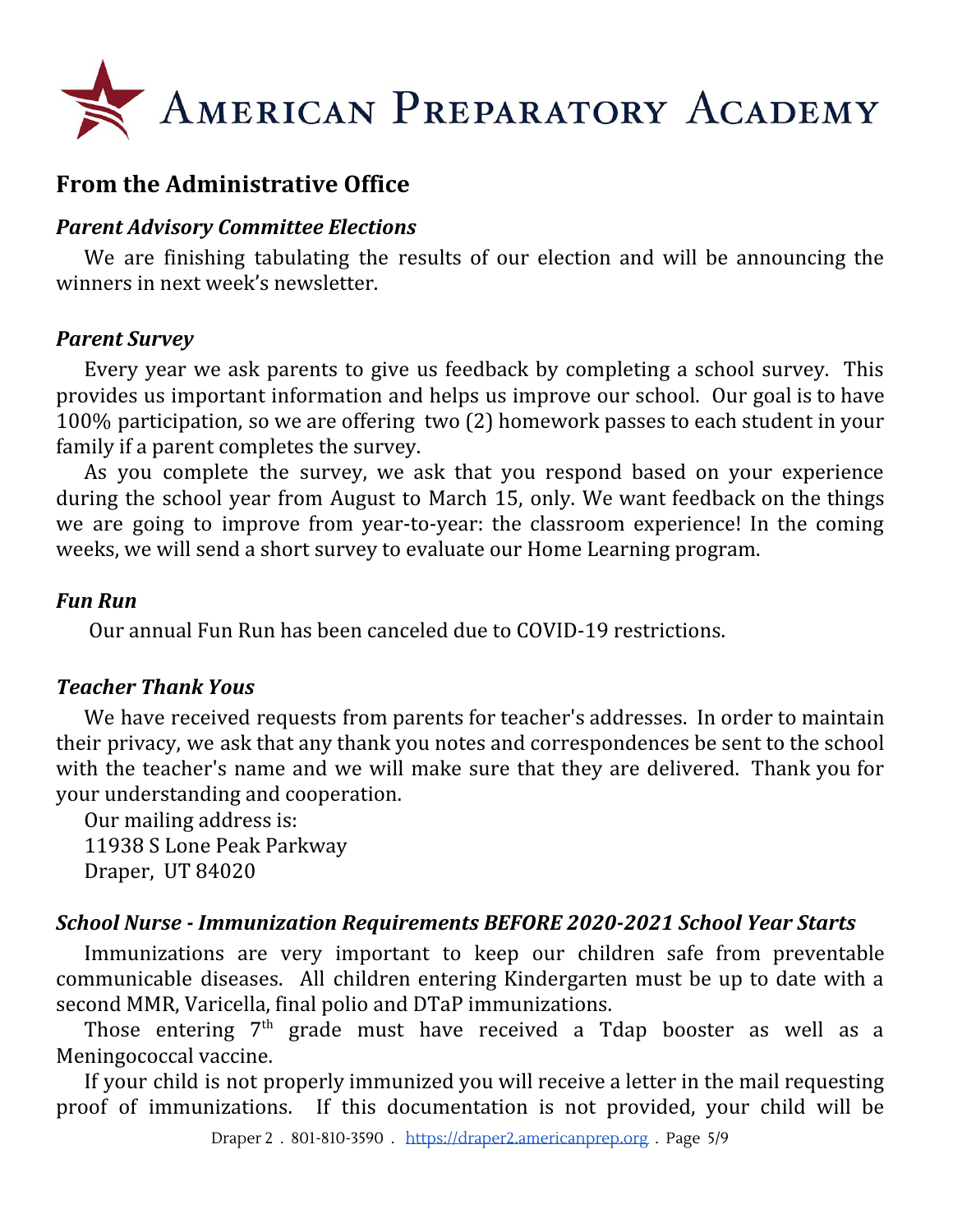

excluded from attending school until the required documentation is provided. Questions regarding Utah immunization requirements can be answered by the Utah Department of Health. [http://www.immunize-utah.org/,](http://www.immunize-utah.org/) or our District Nurse Karen Thelin, RN, BSN. kthelin@apamail.org. More information about immunizations can be found a[t](https://www.cdc.gov/vaccines/index.html) <https://www.cdc.gov/vaccines/index.html>

Karen Thelin RN, BSN - APA District School Nurse - kthelin@apamail.org

# *School Lunch Update*

We are not serving school lunch during the dismissal due to COVID-19. You can find locations near you that serve free breakfast and lunch to children ages 1-18 by [clicking](https://docs.google.com/document/d/1ipz9D2z5zWqOHSOToIYFT0FH7RpvSteVtLR9neRQq-E/edit?usp=sharing) [here.](https://docs.google.com/document/d/1ipz9D2z5zWqOHSOToIYFT0FH7RpvSteVtLR9neRQq-E/edit?usp=sharing)

# *COVID-19 Status Update*

The state of Utah has updated our risk status from High *(Red)* to Moderate *(Orange)*. Please visit these resources to understand what that means for you!

<https://coronavirus.utah.gov/utahs-moderate-risk-phase/> Flyer about [Moderate](https://coronavirus-download.utah.gov/business/Utahs_Moderate_Risk_Phase_Flyer_English.pdf) Status

## *School Hours*

We are excited for the loosening of restrictions state-wide, and have established updated office hours for the school.

**By Phone** - Our secretaries are available from 8:00 am - 4:00 pm

- Call 801-810-3590
- Press *0001* or *0002* during the message
- If you go to voicemail, leave a message
- Press #
- Press 0

All messages are forwarded to the secretaries and will be answered as soon as possible.

**In Person** - Our secretaries are available from 10:00 am - 1:00 pm

- We prefer that you schedule an appointment to come in by emailing Mrs. Carman [mcarman@apamail.org](mailto:mcarman@apamail.org)
- Please come only if you are SYMPTOM FREE (cough, fever, shortness of breath, or feeling sick)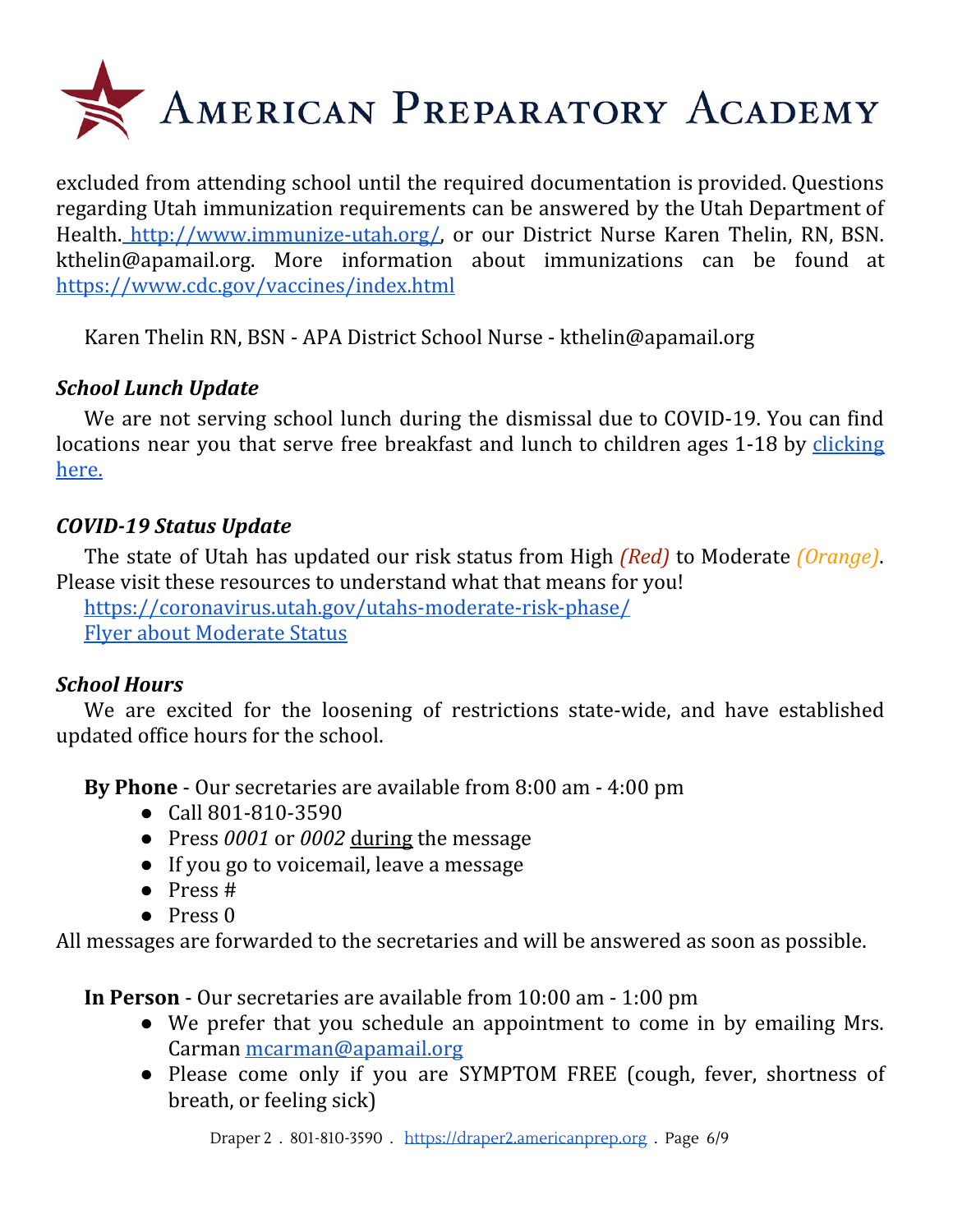

- All guests must be wearing a mask please bring your own mask
- Teachers and instructors are still working mostly from home, and the best way to get in contact with them is via email - [Teacher](https://draper2.americanprep.org/wp-content/uploads/sites/3/2020/03/D2-Staff-List-2019_2020.pdf) Email List

**Materials Pick Up** - We will continue to distribute materials at the BACK of the school (see map below).

If your student needs specific materials for home learning (like books or workbooks), please coordinate with your student's homeroom teacher or groups instructor. All items will be distributed in a "drive through" method as shown below. Email Mrs. Carman at [mcarman@apamail.org](mailto:mcarman@apamail.org) to schedule a time to pick up materials. This allows us to make sure the needed items are ready for you.

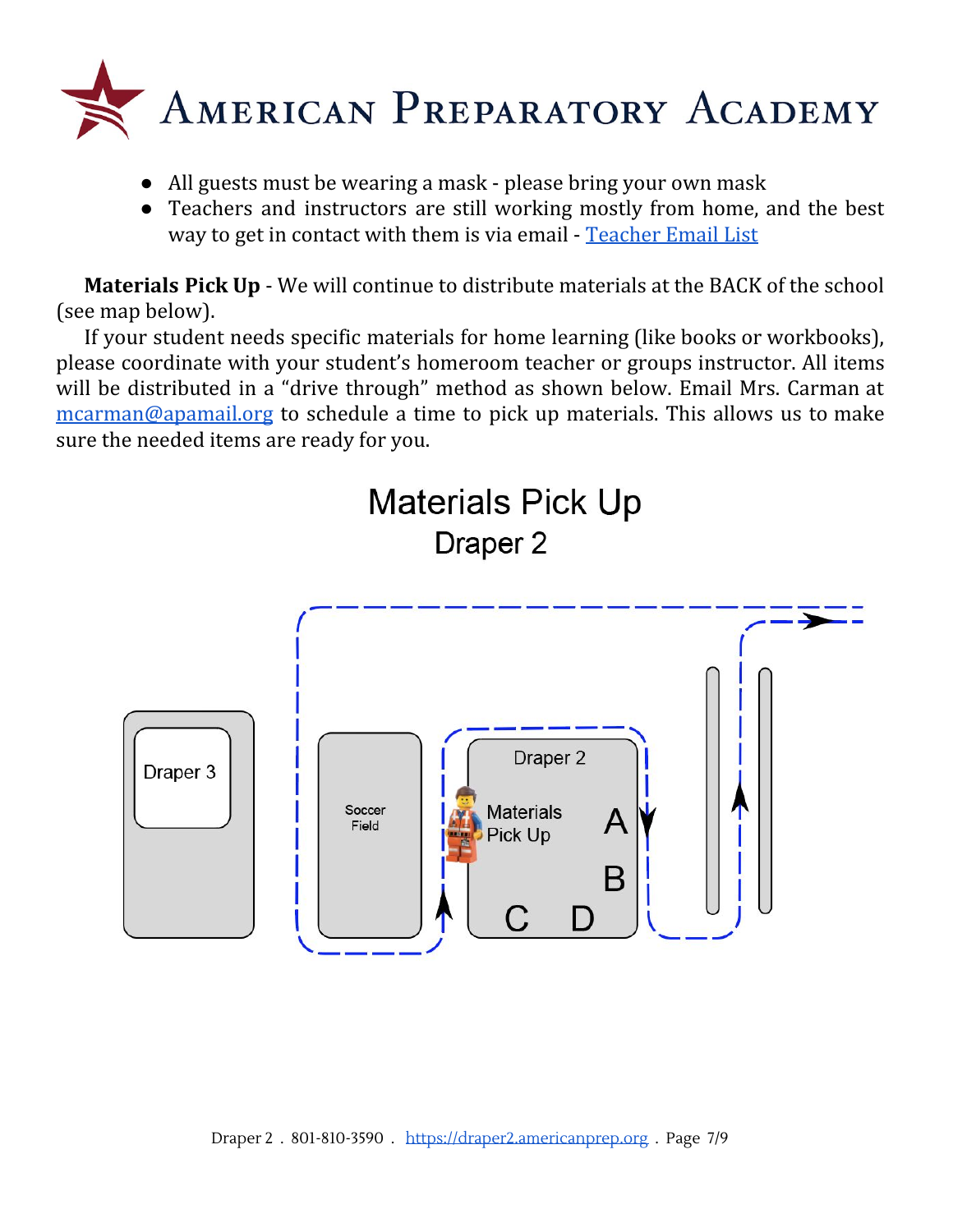

# **American Preparatory Education Foundation**

*Michelle Goudge, Executive Director e: [mgoudge@americanprepfoundation.org](mailto:mgoudge@americanprepfoundation.org)* | *p: 801.661.1928 [www.facebook.com/pg/americanprepfoundation](http://www.facebook.com/pg/americanprepfoundation)* | *[www.americanprepfoundation.org](http://www.americanprepfoundation.org/)*



The American Preparatory Education Foundation serves more than 6,900 students and nearly 750 teachers and staff members in Utah and Las Vegas, Nevada. We are facing an unprecedented crisis in our community as a result of the COVID-19 pandemic, and as you are well aware, we are operating a distance education program through the end of the school year. This has greatly impacted our students, staff members, and their families as they adjust to a new education model, but the impact of the pandemic goes beyond disruptions to the normal education of our students.

Food insecurity, loss of employment or income, lack of access to medical care, and limited access to technology needed for online learning are just a few of the challenges that some of our families are facing.

These times also provide an opportunity for our community to serve one another in unprecedented ways. APEF aims to support and facilitate that effort. Due to increased contributions through Amazon Smile, The American Preparatory Education Foundation has some funds available to help families who are in need. We are looking to our community to see if any of you would like to add to our support fund and join us in our efforts to help those in our community in need.

We are so appreciative of those of you who have already generously donated to the COVID-19 Assistance Fund. We hope many more of you will join us now, with even a small donation, to help our struggling families. With the generosity of our donors we are able to do more good!

As I mentioned, donations from Amazon through the AmazonSmile program are currently directly helping our APA families. Combined with our COVID-19 assistance fund, we were able to help a single mother of three who works in the restaurant industry. Her hours were cut drastically when the pandemic hit and then she and her daughter both contracted COVID-19. She hasn't been able to work for weeks which has resulted in loss of pay. Thanks to your donations and participation in AmazonSmile, she was granted a check to help pay for her rent and other bills.